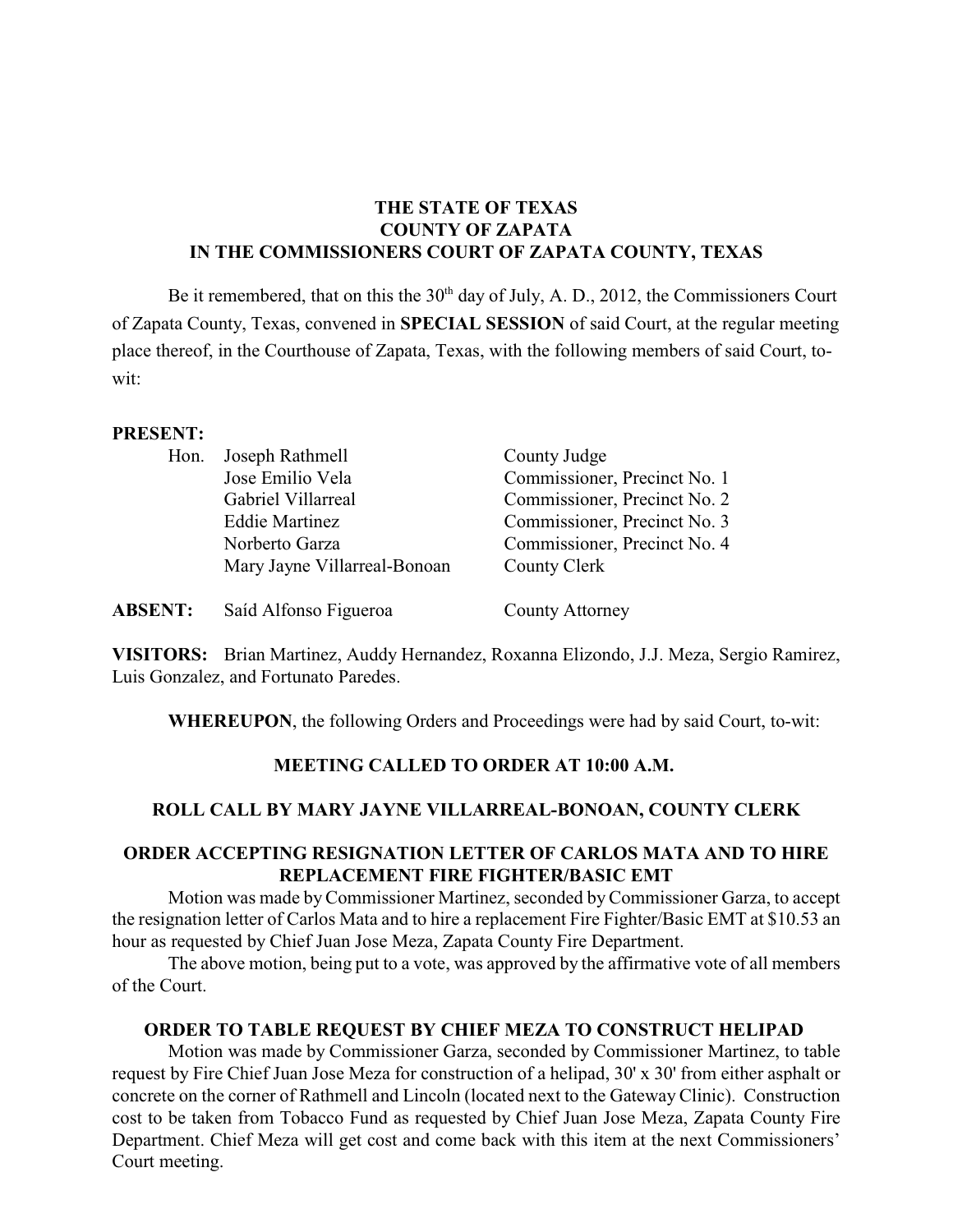The above motion, being put to a vote, was approved by the affirmative vote of all members of the Court.

# **ORDER APPROVING USE OF ZAPATA COUNTY FAIR GROUNDS FOR FREE INTOCABLE CONCERT**

Motion was made by Commissioner Garza, seconded by Commissioner Martinez, to approve the use of the Zapata County Fair Grounds on August 16, 2012 for a Free Intocable Concert. Item was approved pending security and liability issues, also pending communication with Grande Garbage to provide more trash bins and coordination with Boys and Girls Club for trash pick up. Ricky Muñoz is requesting that concert attendants bring school supplies. Beer sales are going to Boys and Girls Club. Commissioner Vela asked if the County Fair had also been given the opportunity for beer sales. Item requested by Hon. Norberto Garza, Commissioner, Pct. 4, Ricky Muñoz, Intocable, and Luis "Cotoy" Gonzalez.

The above motion, being put to a vote, was approved by the affirmative vote of all members of the Court.

# **ORDER AWARDING REQUEST FOR QUALIFICATIONS NUMBER 2012-003 FOR REMEDIATION BUILD-BACK CONTRACTOR FOR ZAPATA COUNTY COURTHOUSE**

Motion was made by Commissioner Vela, seconded byCommissioner Villarreal, to approve and award Request for Qualifications Number 2012-003 for Remediation Build-Back Contractor for the Zapata County Courthouse to Serve Pro, being the best qualified respondent as determined by Zapata County Commissioners Court, and to authorize the Zapata County Judge to negotiate and enter into a contract with said respondent and anymattersincident thereto as requested by Fortunato Paredes, Attorney at Law, Escamilla, Poneck, and Cruz.

The above motion, being put to a vote, was approved by the affirmative vote of all members of the Court.

### **ADJOURN**

Motion to adjourn was made by Commissioner Garza, seconded by Commissioner Martinez, and being put to a vote, was approved by the affirmative vote of all members of the Court.

There being no further business for disposition at this term, the Court adjourned.

JOSEPH RATHMELL, COUNTY JUDGE ZAPATA COUNTY, TEXAS